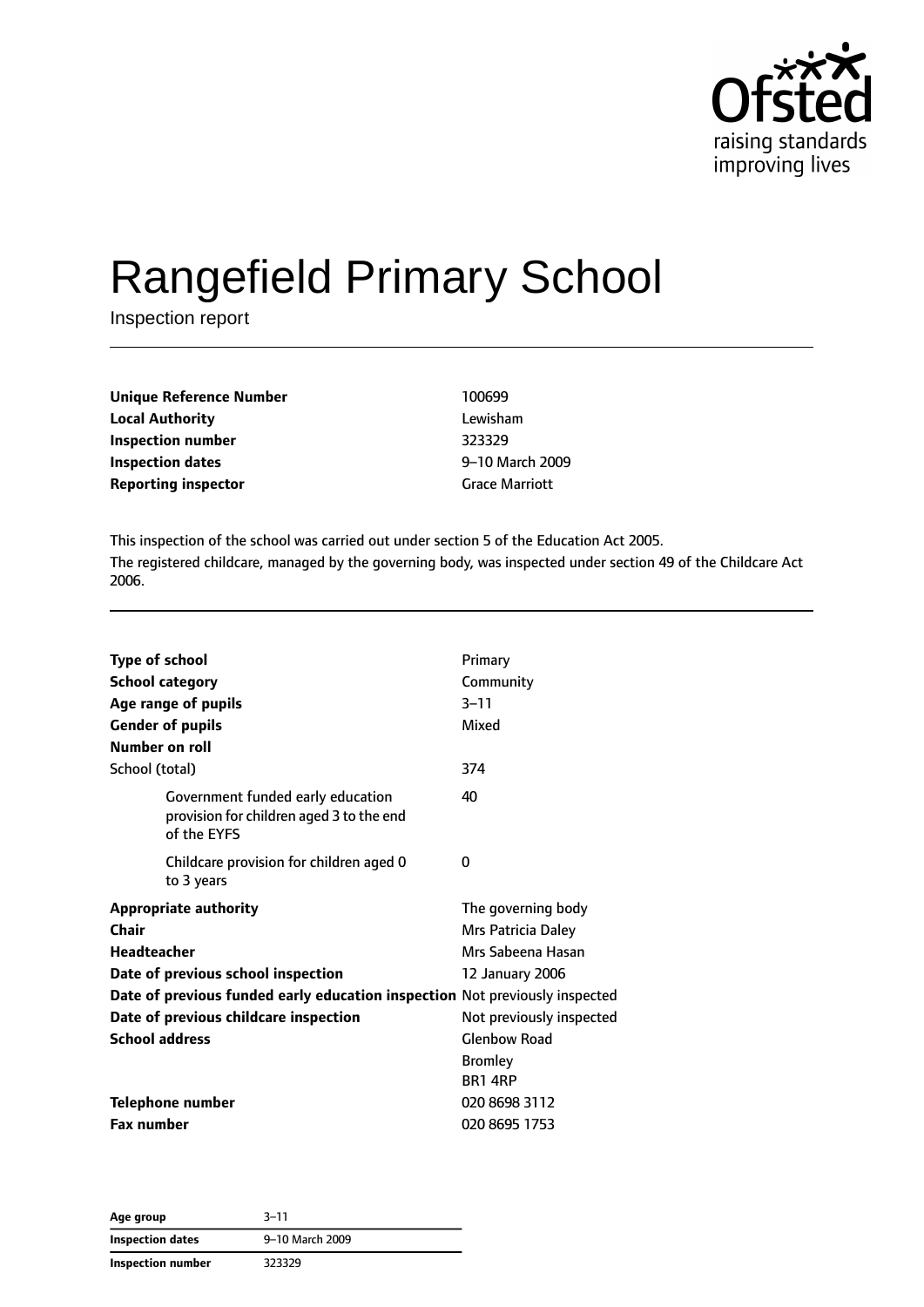.

<sup>©</sup> Crown copyright 2009

Website: www.ofsted.gov.uk

This document may be reproduced in whole or in part for non-commercial educational purposes, provided that the information quoted is reproduced without adaptation and the source and date of publication are stated.

Further copies of this report are obtainable from the school. Under the Education Act 2005, the school must provide a copy of this report free of charge to certain categories of people. A charge not exceeding the full cost of reproduction may be made for any other copies supplied.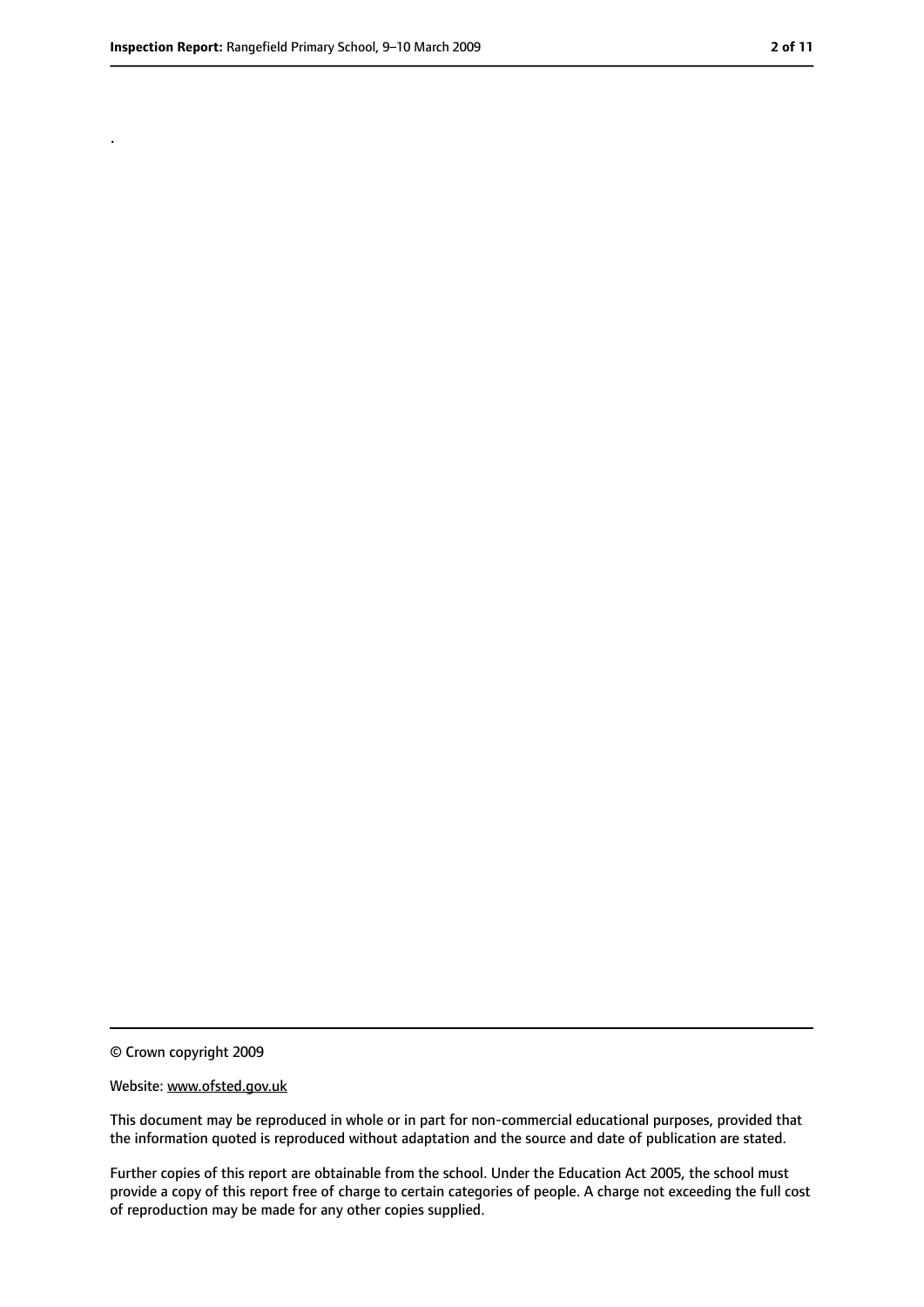### **Introduction**

The inspection was carried out by three Additional Inspectors.

#### **Description of the school**

Rangefield Primary School is larger than average. Just under half the pupils come from White British backgrounds. The other main groups are Black Caribbean and Black African, with a small number from several other ethnic groups. About a fifth of pupils speak English as an additional language, though few are at an early stage of learning English. Almost half the pupils are entitled to free school meals, which is high. The school also has a higher proportion of pupils with learning difficulties and/or disabilities than most schools. Their needs are mainly social, emotional and behavioural, with some pupils having speech and language difficulties and some who are on the autistic spectrum. A separate breakfast club and an after-school club take place on the school site. The headteacher has been in post since the beginning of the autumn term 2008 following a period when the school had several acting headteachers.

#### **Key for inspection grades**

| Grade 1 | Outstanding  |
|---------|--------------|
| Grade 2 | Good         |
| Grade 3 | Satisfactory |
| Grade 4 | Inadequate   |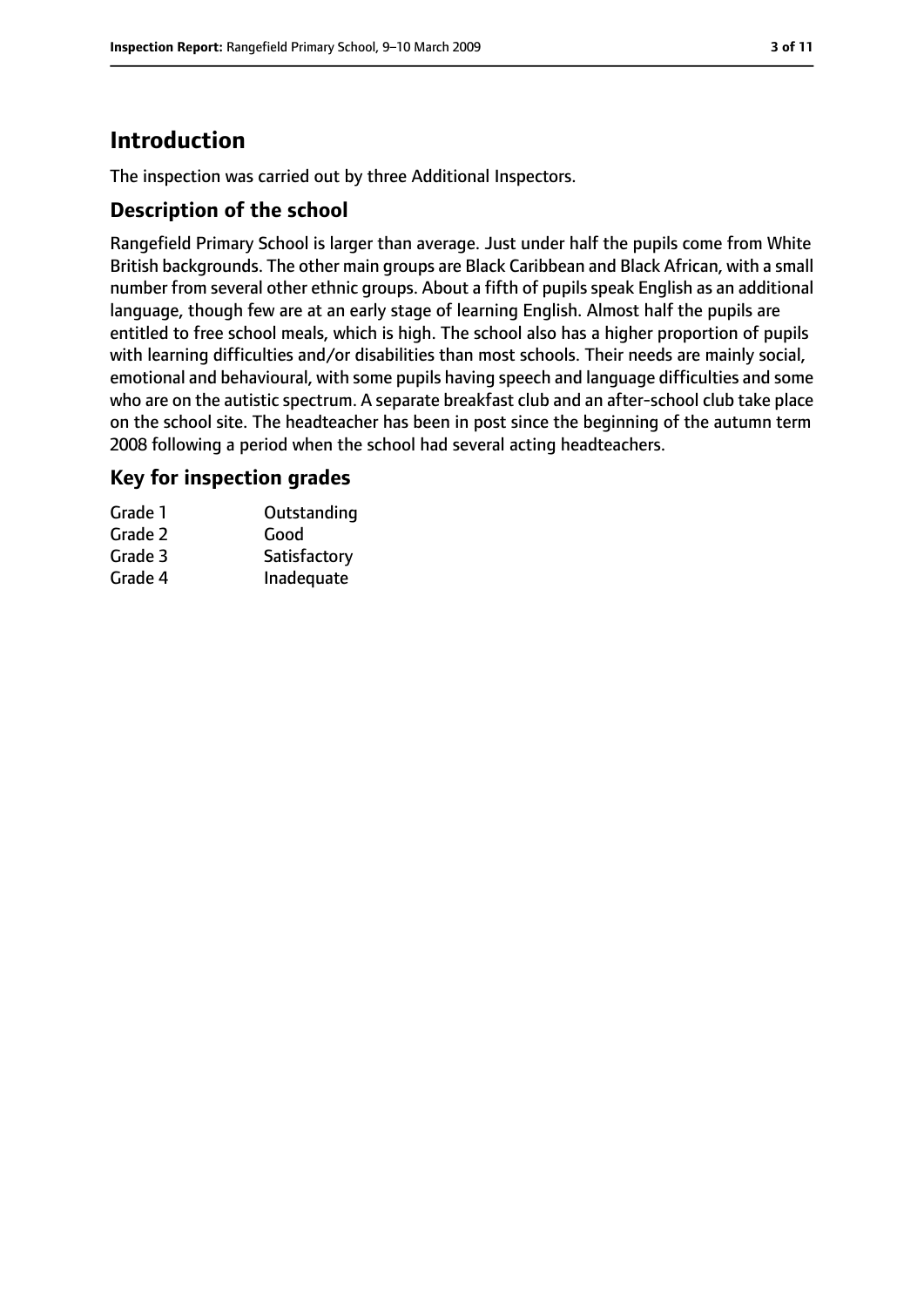### **Overall effectiveness of the school**

#### **Grade: 4**

In accordance with section 13(3) of the Education Act 2005, Her Majesty's Chief Inspector is of the opinion that this school requires significant improvement, because it is performing significantly less well than in all the circumstances it could reasonably be expected to perform. The school is therefore given a notice to improve. Significant improvement is required in relation to pupils' achievement and standards, and in the provision for children in the Early Years Foundation Stage.

Rangefield has been through a period of real difficulty and instability from which it is beginning to emerge. The current headteacher is providing outstanding leadership. She has raised expectations and promoted a positive outlook for the school. She is well supported by the senior staff and all are very aware that there is still much to do. The staff and governors share the headteacher's vision for the school and the whole-school partnership with the local authority provides a very good 'road map' for raising achievement. Thorough reviews of progresstowards agreed objectives have ensured the rapid implementation of some major changes. For example, the school's monitoring records show that at the start of this year the quality of teaching was inadequate. The senior staff worked hard and systematically with the staff as a whole, and with individuals, to help teachers improve their practice. The inspection evidence confirms the school's view that teaching is now satisfactory.

The introduction of regular and systematic tracking of pupils' progress and better marking and target setting is starting to have a positive impact on pupils' progress. Some teachers, though not all, are using what they know about pupils' progress skilfully, to plan challenging next steps. They are also giving pupils clear information about how to improve their work. Senior staff are aware of this inconsistency and are taking steps to deal with the situation. Major improvements to the accommodation have improved the environment, have given pupils more pride in their school, and have supported learning well. These improvements, together with the drive and determination of senior leaders and governors, indicate a satisfactory capacity for further improvement.

The Nursery and Reception classes provide a secure and welcoming environment for the youngest children, who are happy and enjoy the various play activities. Considerable staffing difficulties and poor facilities are the main reasons why provision is not meeting children's needs as well as it should be so that pupils start Year 1 from a low base.

Despite the very real improvements in the school this year, standards are still too low, especially in English and mathematics. Standards in writing are particularly low. In Year 6, and for higher-attaining pupils in other year groups, progress this year is satisfactory but not good enough to make up for poor progress in previous years. Therefore, pupils' achievement from their starting points remains inadequate. Although teaching is now satisfactory, many pupils are not making sufficiently rapid progress because expectations are not consistently high enough to enable them to catch up.

Attendance is still below average, though it is starting to improve. Pupils who do attend school regularly enjoy what it offers and behave well, though some pupils are concerned about behaviour. From a gospel choir to the 'Green Club' which works on an allotment, almost all tastes are catered for, and the pupils join in enthusiastically in all these activities. They have some opportunities to contribute to the school and local community, for example in supporting local charities, and take these seriously. Pupils are positive about the school and think it has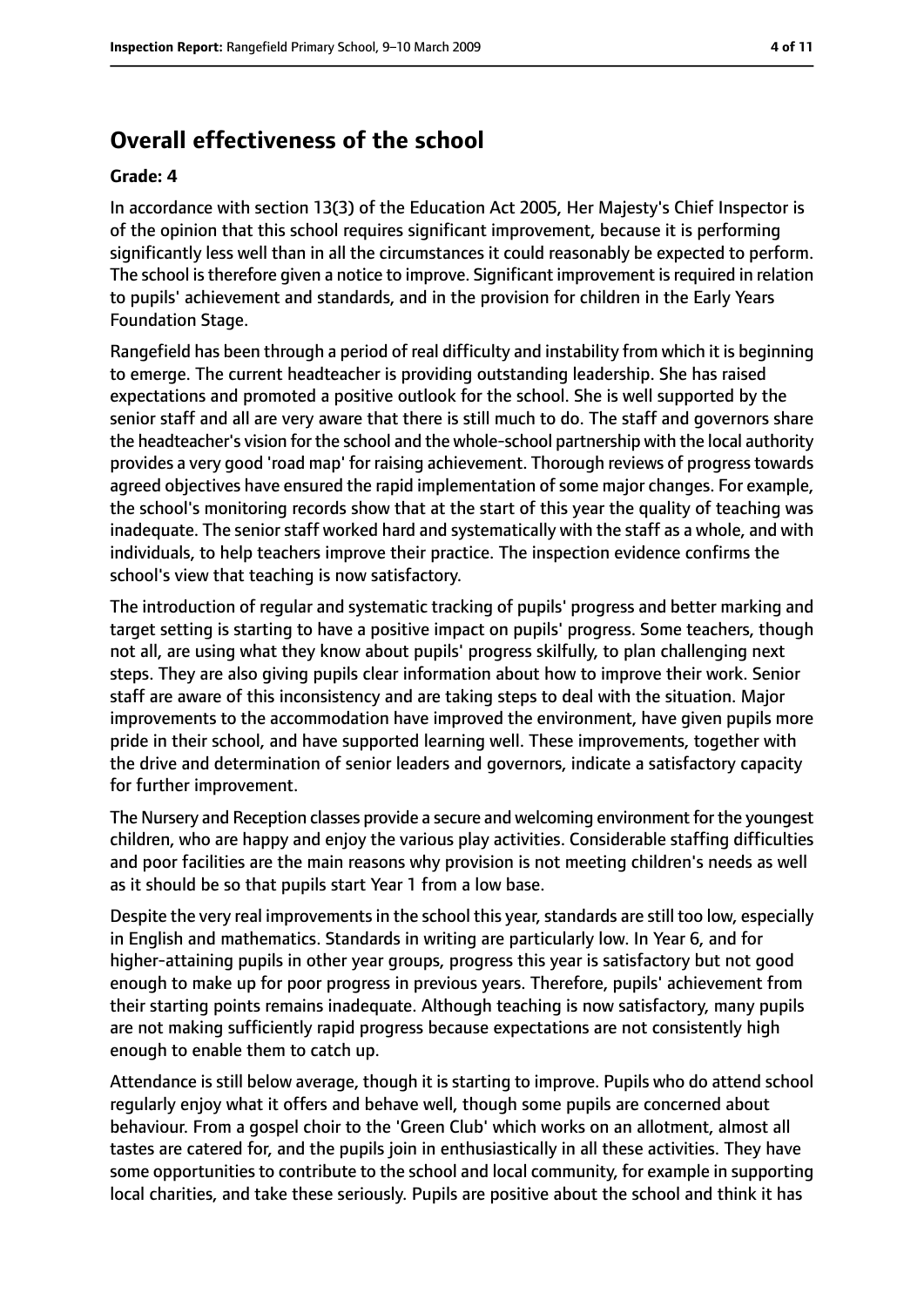improved. Parents are generally satisfied with the school, have few concerns, and are also pleased with the improvements they have seen. One typical comment was, 'At last it is functioning properly.' They are pleased that they have easy access to the school, saying, 'Very warm welcome at the start of the day, staff are very helpful.'

#### **Effectiveness of the Early Years Foundation Stage**

#### **Grade: 4**

Children start school with knowledge and skills in language and communication which are lower than expected for their age. They settle quickly into the Nursery and Reception classes and relate well to each other and to adults. The staff work hard to promote children's personal development, and by the end of Reception the children are confident and independent enough to cope with the rather more formal work of the National Curriculum. Children do not make enough progress in learning to read and write and, by the time they move to Year 1, their skills are well below expectations. Children make better progress in mathematics, in their knowledge and understanding of the world, and in creative and physical development, even though their knowledge and skills remain below expectations for their age. There is a reasonable balance of direct teaching and opportunities for children to learn through their own choice of play. Monitoring of children's progress has resulted in staff realising that expectations for achievement have not been high enough, and they are starting to raise the level of challenge for the children. There were good examples of this in Reception in the work related to the baby clinic, and in the Nursery in the individual discussions about books, but opportunities are still being missed to extend children's language and literacy skills. The accommodation for Reception classes has been improved, and there are plans to upgrade the Nursery. The outdoor areas are, however, not very stimulating, and are not being used well enough to develop children's knowledge and skills. In Reception, children do not have enough opportunitiesto undertake challenging physical activities. The staffing of the Early Years Foundation Stage has gone through a period of instability and difficulty with, until recently, no clear leadership. The new action plans are, however, clearly focused on improving the provision to benefit all children. The changes introduced, for example improved planning and resources, and the evidence of higher expectations, indicate satisfactory capacity to make the necessary improvements.

### **What the school should do to improve further**

- Improve the provision in the Early Years Foundation Stage to raise children's achievement, particularly their language and literacy skills.
- Improve teaching to ensure consistently higher expectations of what pupils can achieve in English, particularly in writing, and in mathematics.
- Ensure that teachers consistently use information about pupils' progress, marking and target setting to challenge them and to help them improve their work.

### **Achievement and standards**

#### **Grade: 4**

At the end of Year 2, standards in mathematics are below average, and they are low in reading and writing. In Key Stage 1, pupils make satisfactory progress in mathematics, but too little progress in English, particularly in writing. Progress in Key Stage 2 is improving but is still not good enough to make up for previous low achievement. Across the school, pupils' written work is poor in both quality and quantity. The more systematic teaching of reading and writing is beginning to improve literacy skills, particularly writing, though much more could be done in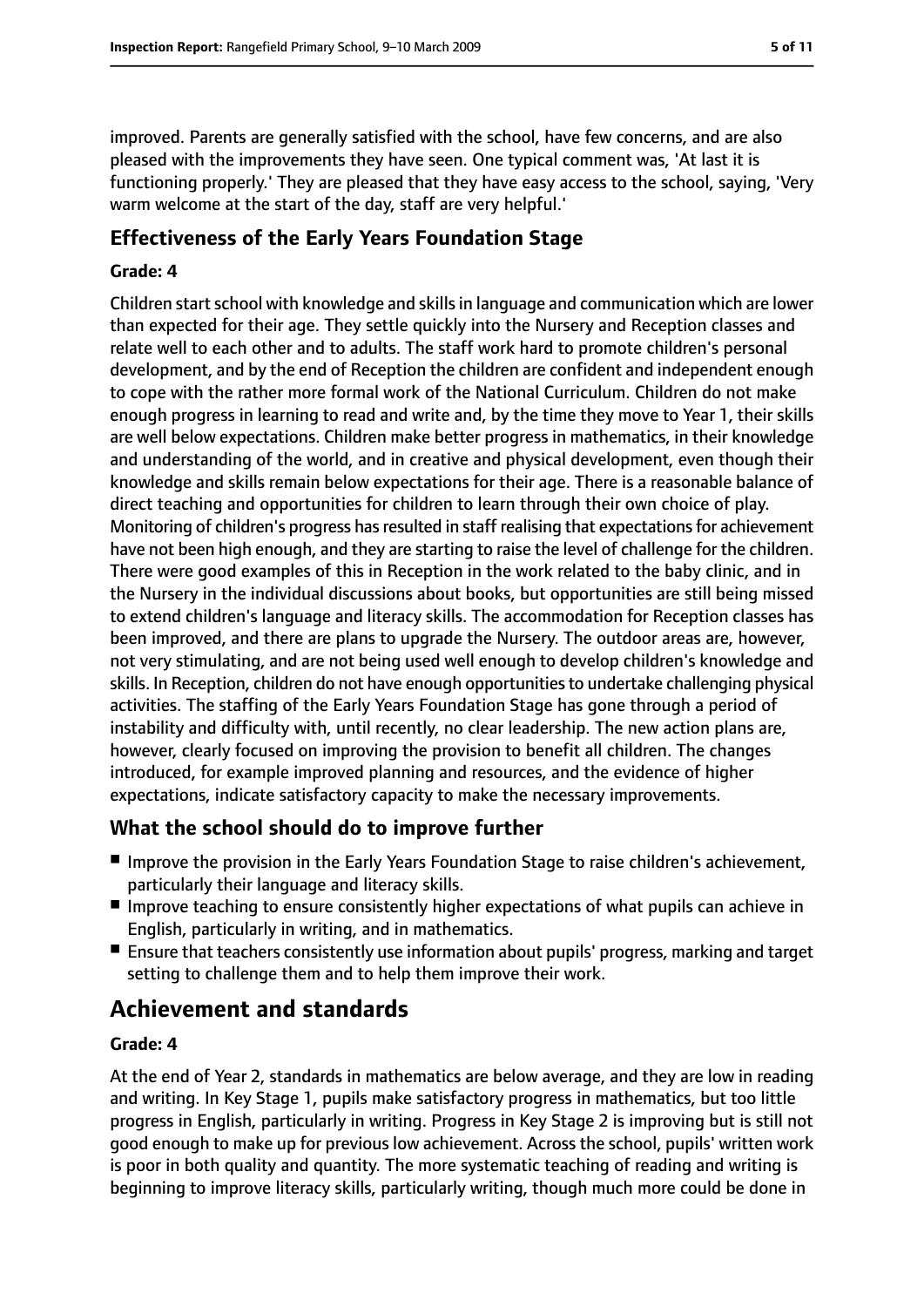other subjects to provide opportunities for pupils to practise their reading and writing. In general, higher-attaining pupils, whatever their background or ethnic origin, tend to make better progress than other pupils. The progress of pupils with learning difficulties and/or disabilities is much as expected in mathematics but below expectations in English.

### **Personal development and well-being**

#### **Grade: 3**

Most pupils think they have fun in school and do good work. Their spiritual, moral, social, and cultural development is satisfactory, and pupils learn to respect other people's beliefs. They have a clear sense of right and wrong and of fairness. Pupils participate enthusiastically in the range of clubs and activities on offer. They understand about a healthy lifestyle and how to stay safe, but have some concerns about behaviour and bullying. Behaviour in lessonsis generally good, but pupils do not always behave as well when they are not being as closely supervised. The school is working hard to ensure that any bullying is quickly and effectively dealt with. Surveys of parents show that they think their children enjoy school and that their children's views are taken seriously. Pupils are able to take responsibility in a number of ways, for example through the school council and as prefects, and generally take these responsibilities seriously. They learn to work both independently and in groups, but weaknesses in literacy and numeracy skills mean that they are not well enough prepared for the next steps in their education. The school has put considerable effort into improving attendance and most children now attend regularly, but despite the hard work, a number of families remain to be convinced of the importance of regular attendance.

### **Quality of provision**

#### **Teaching and learning**

#### **Grade: 3**

Teachers manage classes well and create a friendly and purposeful working atmosphere, so that pupils know how they are expected to behave and are generally motivated to take part. In an excellent mathematics lesson in Year 4, the high level of challenge in the questioning and the pace of work helped pupils to make rapid progress, but teachers' expectations of what pupils can achieve are variable. In most lessons, teachers match work to all pupils' needs, but opportunities are sometimes missed to raise the level of challenge in the work and to reinforce literacy and numeracy skills in other subjects. The marking of pupils' work gives them sound advice, but there is little evidence of pupils acting on it, or of teachers following up on comments. Teaching assistants provide appropriate support which enables pupils with learning difficulties and/or disabilities to join in whole-class activities.

#### **Curriculum and other activities**

#### **Grade: 3**

The curriculum broadly meets pupils' needs and is improving. The school is developing the range of opportunities it offers to pupils and is working on making sure that all subjects contribute to raising pupils' achievement in basic skills, but thisis at a fairly early stage. Specialist visiting teachers contribute to teaching in music and sport, and their work also helps develop other teachers' skills. Special events, like the very popular recent international week, help to develop pupils' understanding of the wider world. A variety of visitors brings expertise into the school and adds interest to lessons. Opportunities for pupils to undertake educational trips are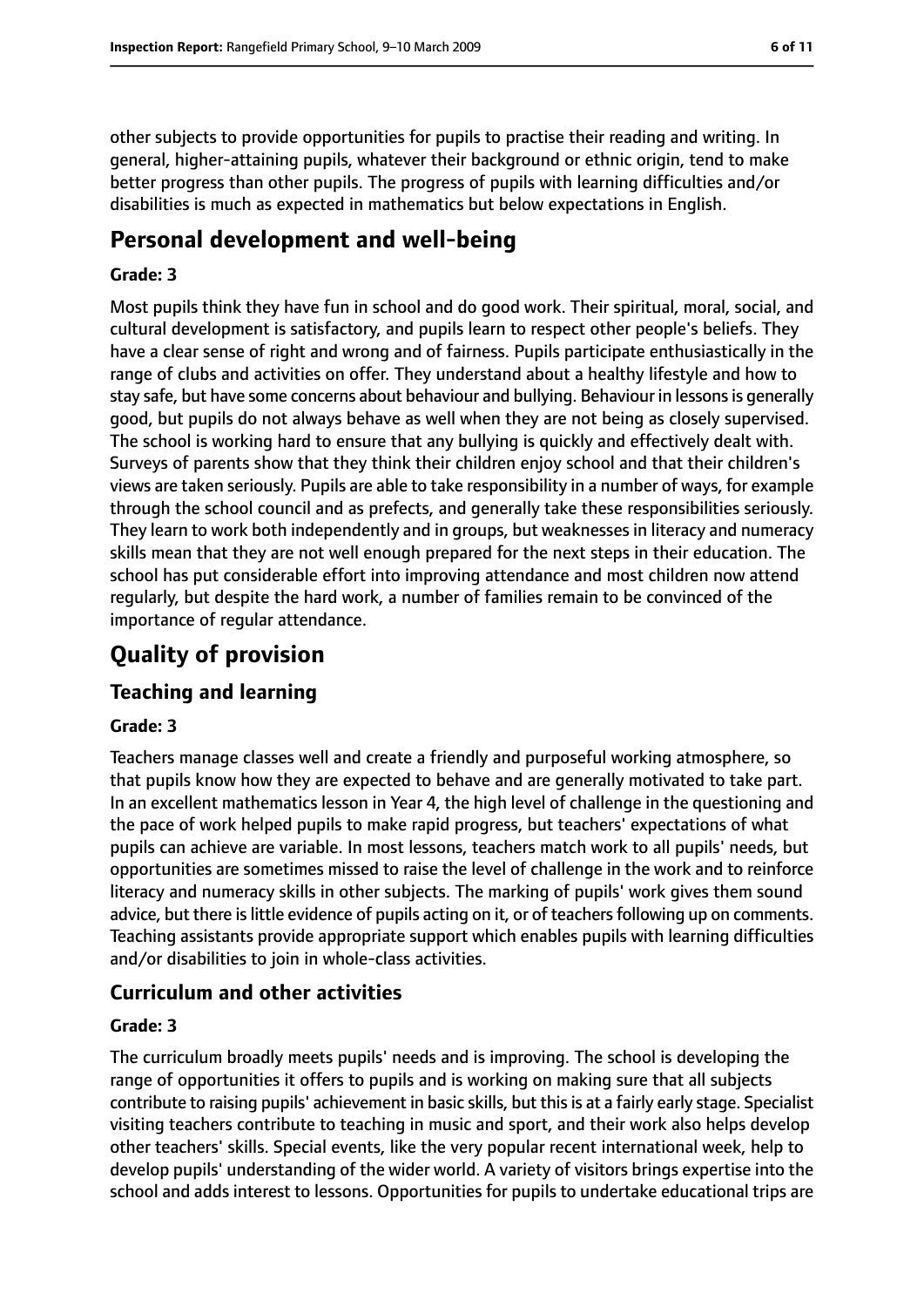good. In the last six months, the school has developed an impressive range of after-school clubs and activities that caters for all age ranges. All these experiences help to widen pupils' horizons and raise their aspirations about what they could achieve.

#### **Care, guidance and support**

#### **Grade: 3**

Adults display a strong commitment to pupils' health, safety and well-being and know pupils very well. Pupils report that they feel safe in school and that they like their teachers. Parents' views also reflect these opinions. The school has rigorous procedures to ensure pupils' care and safety; for example, its risk assessments are carefully attended to. Considerable effort is put into improving attendance. The headteacher leads a daily 'walking bus' that is popular with parents and pupils, which has been so successful that a second 'bus' has now been started and attendance has improved. The school analyses pupils' achievement carefully by ethnicity, as well as in relation to learning difficulties and/or disabilities. It provides additional help where necessary but with variable impact. Good systems for assessing and tracking pupils' progress and setting targets have been introduced. Some teachers are using assessment information to set challenging targets, but discussion with pupils confirmed that this is not consistent enough across the school. Pupils often do not understand exactly what they must do in order to reach their targets.

### **Leadership and management**

#### **Grade: 3**

The last six months have seen radical changes in the way that the school is led and managed. The headteacher's dynamic leadership has inspired pupils, staff, governors and parents. She has not been afraid to take some difficult decisions, and has empowered many teachers to play their full part in the improvements that she has initiated. The headteacher's initial review of the school's strengths and weakness was very perceptive and formed the starting point for wide-ranging changes. The governing body has accepted the challenge posed by the weaknesses and understands the need to improve the school. The governors fully support the headteacher and her team in the implementation of the action plans. While they are ready to challenge the school, they lack the background knowledge to do this with confidence. The school's capacity for improvement, based on its recent track record, is at least satisfactory. The school demonstrates a strong commitment to working in partnership with others and to improving community cohesion. Its contribution to the latter is good in most respects. A good understanding of the needs of the local community is starting to reap benefits in promoting better parental involvement. For example, the 'share' programme that runs every week to improve parents' skills has proved very popular. The curriculum helps to promote links further afield, and there are developing European links.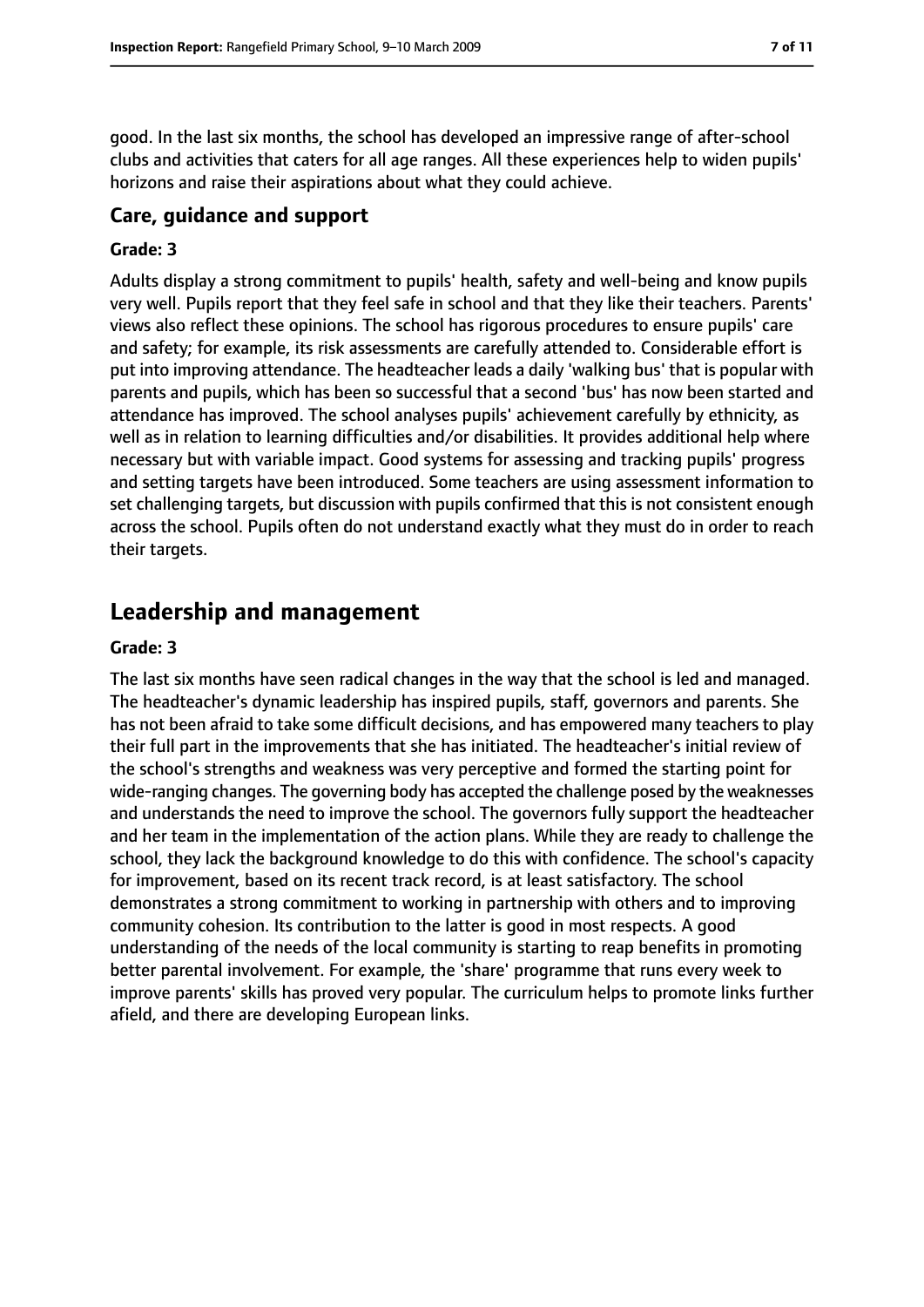**Any complaints about the inspection or the report should be made following the procedures set out in the guidance 'Complaints about school inspection', which is available from Ofsted's website: www.ofsted.gov.uk.**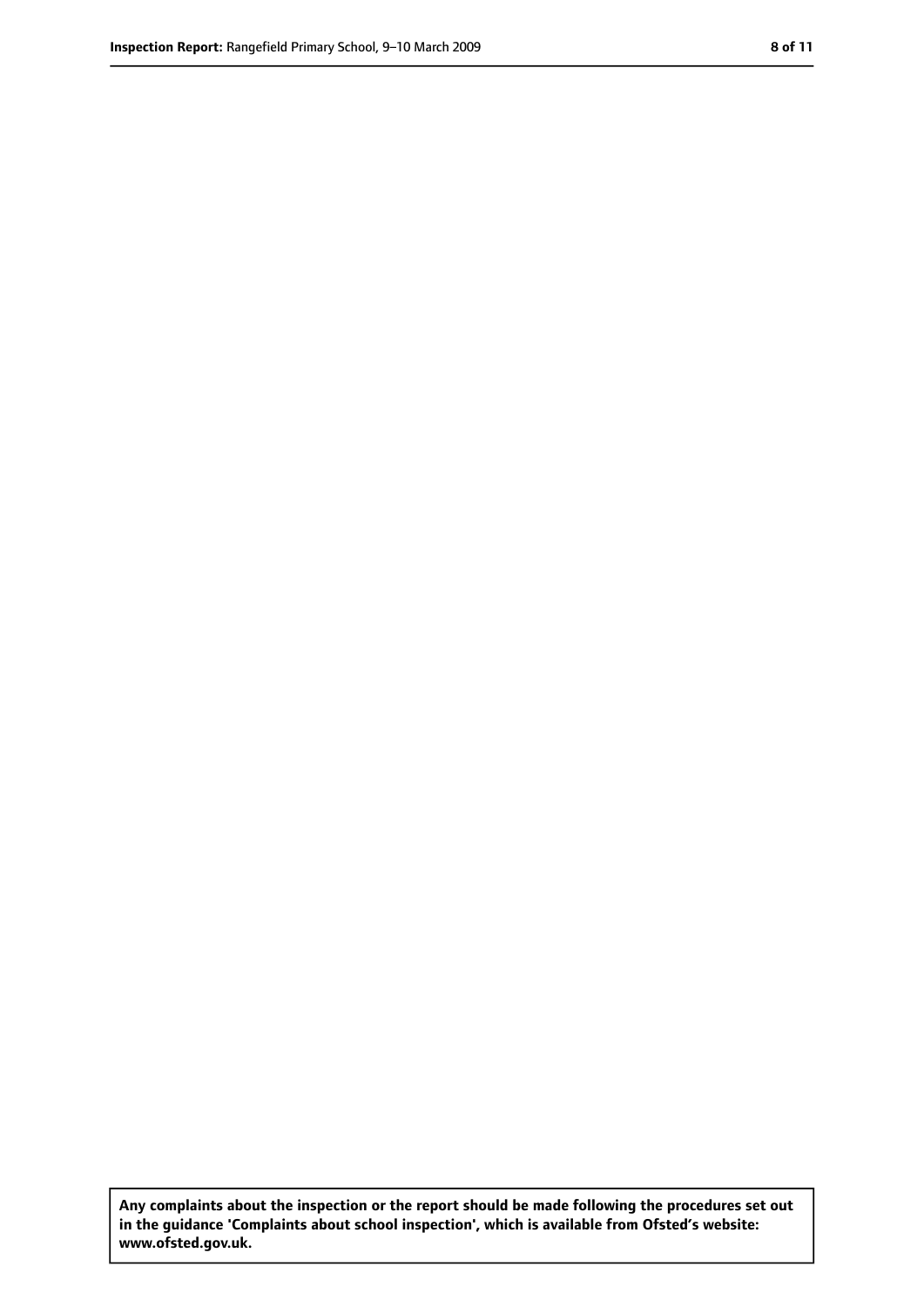## **Inspection judgements**

| key to judgements: grade 1 is outstanding, grade 2 good, grade 3 satisfactory, and ا | School         |
|--------------------------------------------------------------------------------------|----------------|
| arade 4 inadequate                                                                   | <b>Overall</b> |

#### **Overall effectiveness**

| How effective, efficient and inclusive is the provision of<br>education, integrated care and any extended services in meeting the<br>needs of learners? | 4  |
|---------------------------------------------------------------------------------------------------------------------------------------------------------|----|
| Effective steps have been taken to promote improvement since the last<br>inspection                                                                     | No |
| How well does the school work in partnership with others to promote learners'<br>well being?                                                            |    |
| The capacity to make any necessary improvements                                                                                                         |    |

### **Effectiveness of the Early Years Foundation Stage**

| How effective is the provision in meeting the needs of children in the<br>l EYFS?              | 4 |
|------------------------------------------------------------------------------------------------|---|
| How well do children in the EYFS achieve?                                                      |   |
| How good are the overall personal development and well-being of the children<br>I in the EYFS? |   |
| How effectively are children in the EYFS helped to learn and develop?                          |   |
| How effectively is the welfare of children in the EYFS promoted?                               |   |
| How effectively is provision in the EYFS led and managed?                                      |   |

#### **Achievement and standards**

| How well do learners achieve?                                                                               |  |
|-------------------------------------------------------------------------------------------------------------|--|
| The standards <sup>1</sup> reached by learners                                                              |  |
| How well learners make progress, taking account of any significant variations<br>between groups of learners |  |
| How well learners with learning difficulties and/or disabilities make progress                              |  |

#### **Annex A**

<sup>&</sup>lt;sup>1</sup>Grade 1 - Exceptionally and consistently high; Grade 2 - Generally above average with none significantly below average; Grade 3 - Broadly average to below average; Grade 4 - Exceptionally low.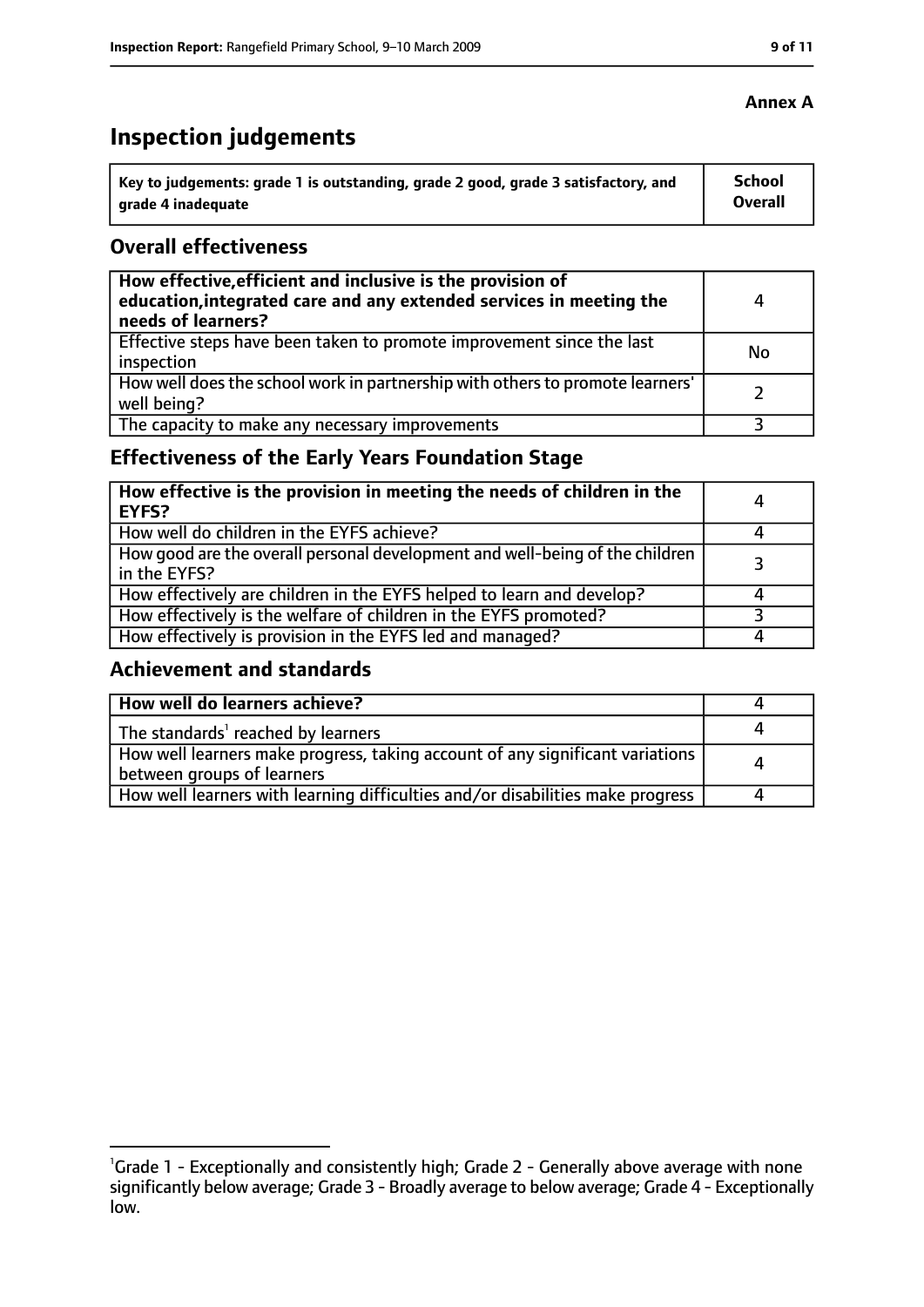### **Personal development and well-being**

| How good are the overall personal development and well-being of the<br>learners?                                 |   |
|------------------------------------------------------------------------------------------------------------------|---|
| The extent of learners' spiritual, moral, social and cultural development                                        | 3 |
| The extent to which learners adopt healthy lifestyles                                                            |   |
| The extent to which learners adopt safe practices                                                                |   |
| The extent to which learners enjoy their education                                                               | 3 |
| The attendance of learners                                                                                       |   |
| The behaviour of learners                                                                                        |   |
| The extent to which learners make a positive contribution to the community                                       |   |
| How well learners develop workplace and other skills that will contribute to<br>their future economic well-being | 4 |

## **The quality of provision**

| $\vert$ How effective are teaching and learning in meeting the full range of<br>learners' needs?        |  |
|---------------------------------------------------------------------------------------------------------|--|
| How well do the curriculum and other activities meet the range of needs and<br>  interests of learners? |  |
| How well are learners cared for, quided and supported?                                                  |  |

### **Leadership and management**

| How effective are leadership and management in raising achievement<br>and supporting all learners?                                              |     |
|-------------------------------------------------------------------------------------------------------------------------------------------------|-----|
| How effectively leaders and managers at all levels set clear direction leading<br>to improvement and promote high quality of care and education |     |
| How effectively leaders and managers use challenging targets to raise standards                                                                 | 3   |
| The effectiveness of the school's self-evaluation                                                                                               |     |
| How well equality of opportunity is promoted and discrimination eliminated                                                                      |     |
| How well does the school contribute to community cohesion?                                                                                      |     |
| How effectively and efficiently resources, including staff, are deployed to<br>achieve value for money                                          |     |
| The extent to which governors and other supervisory boards discharge their<br>responsibilities                                                  |     |
| Do procedures for safeguarding learners meet current government<br>requirements?                                                                | Yes |
| Does this school require special measures?                                                                                                      | No  |
| Does this school require a notice to improve?                                                                                                   | Yes |